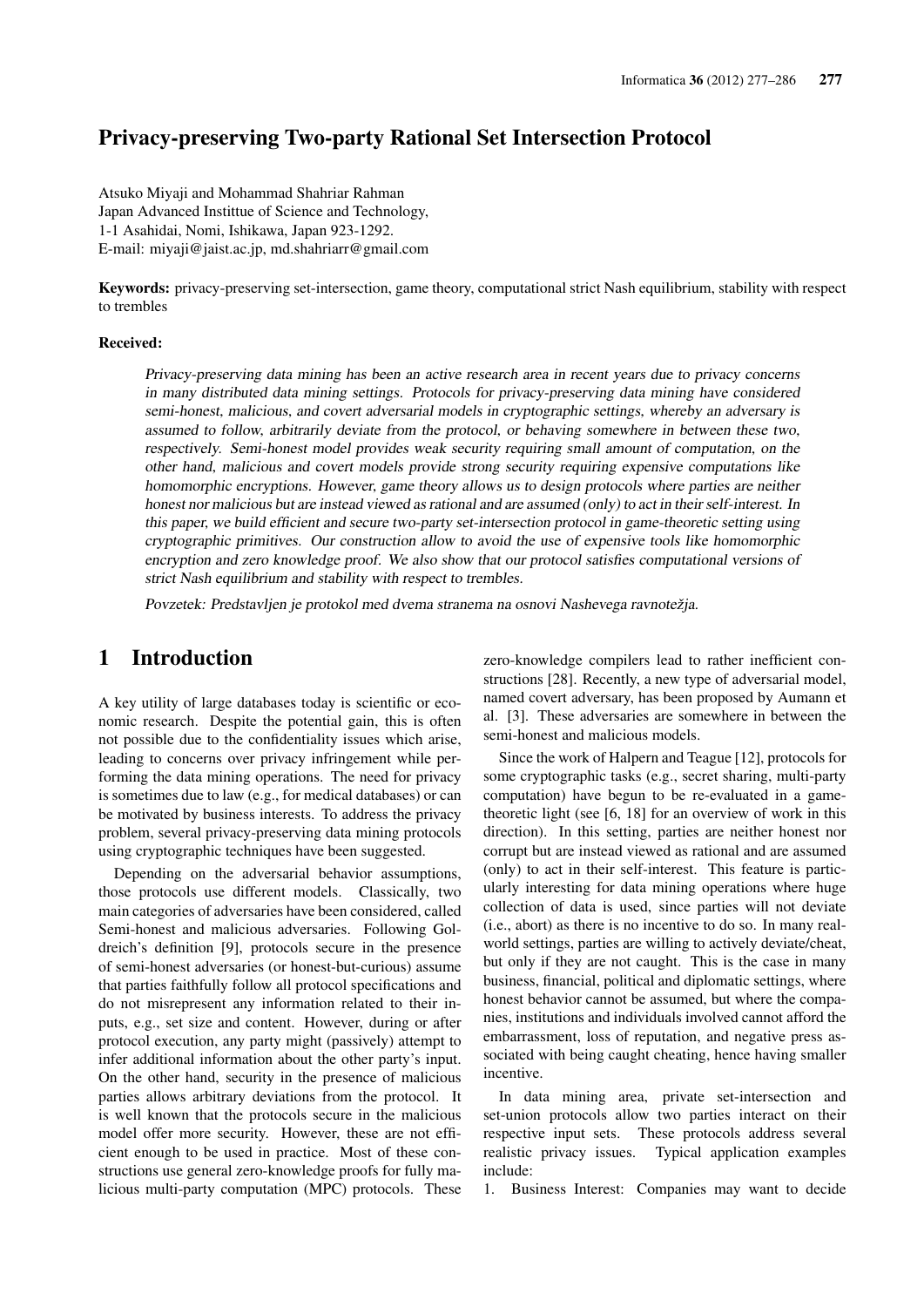whether to make a business alliance by the percentage of customers shared among them, without publishing their customer databases including the shared customers among them. This can be treated as an intersection cardinality problem. As another example, to determine which customers appear on a "do-not-receive-advertisements" list, a store must perform a set-intersection operation between its private customer list and the produce's list.

2. Aviation Security: The Department of Homeland Security (DHS) of the U.S. needs to check whether any passenger on each flight from/to the United States must be denied boarding, based on some passenger watch list. For this purpose, airlines submit their entire list of passengers to DHS, together with other sensitive information, such as credit card numbers. This poses liability issues with regard to innocent passengers' data and concerns about potential data losses. In practice, information only related to the passengers on the list should obtained by DHS without disclosing any information to the airlines.

3. Healthcare: Insurance companies often need to obtain information about their insured patients from other parties, such as other insurance carriers or hospitals. The insurance carriers cannot disclose the identity of inquired patients, whereas, the hospitals cannot provide any information on other patients.

### 1.1 Related Work

Cryptographic techniques have been used to design many different distributed privacy-preserving data mining algorithms. Secure distributed protocols have been developed for horizontally partitioned data for mining decision trees [24], k-means clustering [22], k-nn classifiers [16]. In the case of vertically partitioned data, it is assumed that different sites collect information about the same set of entities but they collect different feature sets. For example, both a university and a hospital may collect information about a student. Again, secure protocols for the vertically partitioned case have been developed for mining association rules [33], and k-means clusters [14, 32]. All of those previous protocols claimed to be secure only in the semihonest model. In [7, 17], authors present two-party secure protocols in the malicious model for data mining. They follow the generic malicious model definitions from the cryptographic literature, and also focus on the security issues in the malicious model, and provide the malicious versions of the subprotocols commonly used in previous privacypreserving data mining algorithms. Assuming that at least one party behaves in semi-honest model, they use threshold homomorphic encryption for malicious adversaries presented by Cramer et al. [4]. Recently, Miyaji et al. presented a new adversarial model named covert adversaries [28] for performing data mining algorithms. They show that protocols under covert adversarial model behave in between semi-honest and malicious models. Oblivious transfer (OT) and homomorphic encryption have been used as the building blocks in [28]. Since homomorphic encryption and zero-knowledge proof are considered too expensive [25], the protocols proposed in malicious and covert adversarial models are not very practical for operations on large data items. Game theory and data mining, in general, have been combined in [15, 30] for constructing various data mining algorithms. Rational adversaries have also been considered in privacy-preserving set operations [2, 34]. These protocols consider Nash equilibrium to analyze the rational behavior of the participating entities. As discussed by Kol and Naor in [21], using Nash equilibrium is not suitable in many cases, since many bad strategies are not ruled out by it. Instead, they suggest the stronger notion of strict Nash equilibrium in the information-theoretic setting, in which every player's strategy is a strict best response. Due to the restrictive nature of this notion, it is regarded as a sufficient condition and not as a necessary one. As in all of cryptography, computational relaxations are meaningful and should be considered; doing so allows us to get around the limitations of the information-theoretic setting. So, analyzing set operations from the viewpoint of computational strict Nash equilibrium is interesting, since it gives more realistic results. There have been several works on game theory based MPC/secret sharing schemes [1, 8, 12, 13, 20, 31]. But [12, 31] require the continual involvement of the dealer even after the initial shares have been distributed or assume that sufficiently many parties behave honestly during the computation phase. Some schemes [1, 20] rely on multiple invocations of protocols. Other work [13] relies on physical assumptions such as secure envelopes and ballot boxes. [8] proposed efficient protocols for rational secret sharing. But secret sharing schemes cannot be directly used for our purpose since they require the existence of TTP and their set up is different.

### 1.2 Our Contribution

In this work<sup>1</sup>, we build two-party secure set-intersection protocol in game-theoretic setting using cryptographic primitives. It is assumed that parties are neither honest nor corrupt but are instead rational. Our construction does not use the expensive tools like homomorphic encryption and zero-knowledge proof. We have used verifiable random functions (VRF) as the underlying cryptographic primitive. We also discuss about replacing VRF with a cheaper tool like message authentication code (MAC) or trapdoor permutation (TDP). We show that our protocol satisfies computational versions of strict Nash equilibrium and stability with respect to trembles, defined by Fuchsbauer et al. [8].

Organization of the paper: The remainder of the paper is organized as follows: Section 2 presents the background and preliminaries. Section 3 describes the protocol model. Section 4 includes protocol construction. In Section 5, we analyze the protocol formally. Section 6 includes performance comparison. We give some concluding remarks in Section 7.

<sup>&</sup>lt;sup>1</sup>A preliminary version [29] of this paper appears at DBSec2011.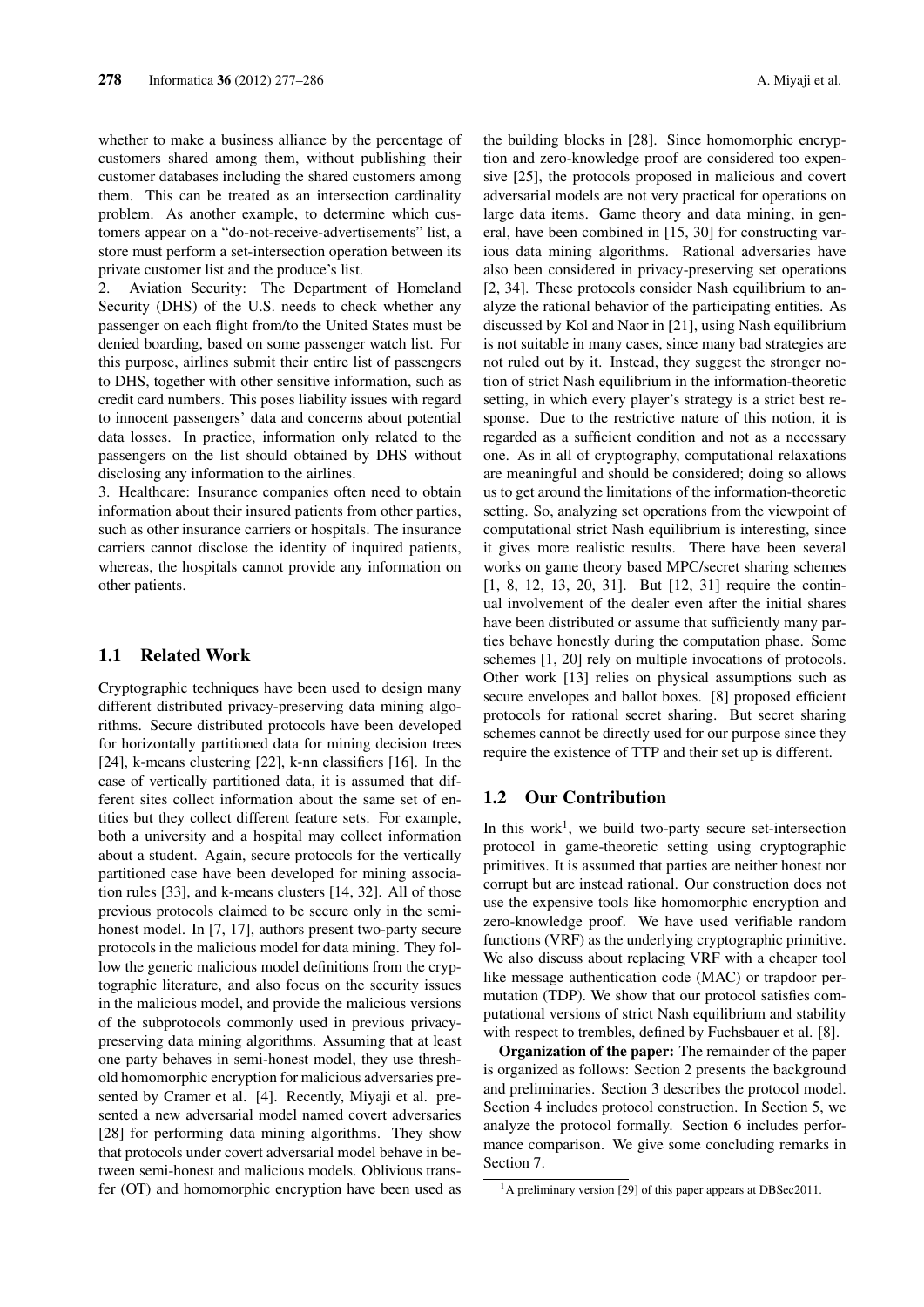## 2 Background and Preliminary

### 2.1 Definitions

In this section, we will state the definitions of computational strict Nash equilibrium and computational strict Nash equilibrium w.r.t. trembles introduced in [8]. A protocol is in Nash equilibrium if no deviations are advantageous; it is in strict Nash equilibrium if all deviations are disadvantageous. In other words, there is no incentive to deviate in the case of a Nash equilibrium whereas there is an incentive not to deviate for a strict Nash equilibrium. Another advantage of strict Nash is that protocols satisfying this notion inhibit subliminal communication. A party who tries to use protocol messages as a covert channel has the risks to lose utility if there is any reasonable probability that the other player is following the protocol, since any detectable deviation by a party from the protocol results in lower utility while the other party follows the protocol. The computational version of strict Nash equilibrium is intuitively close to strict Nash considering the computational limitations. Moreover, our protocol satisfies a strong condition that each party can send a unique legal message that at every point in the protocol. Our protocol thus rules out subliminal communication in a strong sense. We denote the security parameter by *n*. A function  $\epsilon$  is negligible if for all  $c > 0$  there is a  $n_c > 0$  such that  $\epsilon(n) < 1/n^c$  for all  $n > n_c$ ; let *negl* denote a generic negligible function. We say  $\epsilon$  is noticeable if there exist *c*,  $n_c$  such that  $\epsilon(n) > 1/n^c$ for all  $n > n_c$ .

We consider the strategies in our work as the PPT interactive Turing machines. Given a vector of strategies  $\vec{\sigma}$  for two parties in the computation phase, let  $u_j(\vec{\sigma})$  denote the expected utility of  $P_i$ , where the expected utility is a function of the security parameter *n*. This expectation is taken over the randomness of the players' strategies. Following the standard game-theoretic notation,  $(\sigma'_j, \vec{\sigma}_{-j})$  denotes the strategy vector  $\vec{\sigma}$  with  $P_j$ 's strategy changed to  $\sigma'_j$ .

Definition 1: Π *induces a computational Nash equilibrium if for any PPT strategy*  $\sigma'_1$  *of*  $P_1$  *we have*  $u_1(\sigma'_1, \sigma_2) \leq$  $u_1(\sigma_1, \sigma_2) + negl(n)$ *, and similarly for*  $P_2$ *.* 

The computational notion of stability with respect to trembles models players' uncertainty about other parties' behavior, and guarantees that even if a party  $P_i$  believes that other parties might play some arbitrary strategy with small probability  $\delta$  (but follow the protocol with probability  $1 - \delta$ ), there is still no better strategy for  $P_i$  than to follow the protocol. The following definition is stated for the case of a deviating  $P_1$  (definition for a deviating  $P_2$ is analogous). Let  $P_1$  and  $P_2$  interact, following  $\sigma_1$  and  $\sigma_2$ , respectively. Let *mes* denote the messages sent by  $P_1$ , but not including any messages sent by  $P_1$  after it writes to its (write-once) output tape. Then  $view_2^{\Pi}$  includes the information given by the trusted party to  $P_2$ , the random coins of *P*2, and the (partial) transcript *mes*. We fix a strategy  $\gamma_1$  and an algorithm *A*. Now, let  $P_1$  and  $P_2$  interact, following  $\gamma_1$  and  $\sigma_2$ , respectively. Given the entire view of *P*1, algorithm *A* outputs an arbitrary part *mes′* of *mes*. Then  $view_2^{A,\gamma_1}$  includes the information given by the trusted party to  $P_2$ , the random coins of  $P_2$ , and the (partial) transcript *mes′* .

Definition 2: *Strategy γ*<sup>1</sup> *yields equivalent play with respect to*  $\Pi$ *, denoted*  $\gamma_1 \approx \Pi$ *, if there exists a PPT algorithm A such that for all PPT distinguishers D, the following*  $\text{holds: } | Pr[D(1^n, view_2^{A,\gamma_1}) = 1] - Pr[D(1^n, view_2^{\Pi}) =$  $1 \leq$  *negl*(*n*)

Definition 3: Π *induces a computational strict Nash equilibrium if: 1.* Π *induces a computational Nash equilibrium;* 2. For any PPT strategy  $\sigma'_1 \not\approx \Pi$  , there is a  $c > 0$ *such that*  $u_1(\sigma_1, \sigma_2) \leq u_1(\sigma'_1, \sigma_2) + 1/n^c$  for infinitely *many values of n .*

In stability with respect to trembles, we say that  $\gamma_i$  is *δ*-close to  $σ$ <sup>*j*</sup> if with probability 1 − *δ* party  $P$ <sup>*j*</sup> plays  $σ$ <sup>*j*</sup>, while with probability *δ* it follows an arbitrary PPT strategy  $\sigma'_{j}$ . In fact, a pair of strategies ( $\sigma_1, \sigma_2$ ) is stable with respect to trembles if  $\sigma_1$  (resp.,  $\sigma_2$ ) remains the best response even if the other party plays a strategy other than  $\sigma_2$ (resp.,  $\sigma_1$ ) with some small (but noticeable) probability  $\delta$ . The fact that the prescribed strategies are in Nash equilibrium ensures that any (polynomial-time) local computation performed by either party is of no benefit as long as the other party follows the protocol. Stated differently, even if a party  $P_i$  believes that the other party might play a different strategy with some small probability  $\delta$ , there is still no better strategy for  $P_i$  than to outwardly follow the protocol.

Definition 4: Π *induces a computational strict Nash equilibrium that is stable with respect to trembles if: 1.* Π *induces a computational Nash equilibrium; 2. There is a noticeable function δ such that for any PPT strategy γ*<sup>2</sup> *that is δ-close to σ*2*, and any PPT strategy γ*1*, there exists a PPT strategy*  $\sigma'_1$   $\approx$   $\Pi$  *such that*  $u_1(\gamma_1, \gamma_2)$   $\leq$  $u_1(\sigma'_1, \gamma_2) + negl(n)$ 

Verifiable Random Functions (VRFs): A VRF is a keyed function whose output is random-looking but can still be verified as correct, given an associated proof. The notion was introduced by Micali et al. [27], and various efficient constructions in the standard model are known [5, 26]. It has been shown in [26] that efficient VRFs can be constructed without relying on zero-knowledge proofs<sup>2</sup>. A VRF with range  $R = \{R_n\}$  is a tuple of PPT algorithms (*Gen, Eval, Prove, Verify*) such that:  $G(1^n)$  generates the key pair  $(pk, sk)$ .  $Eval_{sk}(x)$  computes the value  $y = F_{pk}(x)$ ; *Prove*<sub>sk</sub> $(x)$  computes the proof *z* that  $y =$  $F_{pk}(x)$ ; and  $Verify_{pk}(x, y, z)$  verifies that  $y = F_{pk}(x)$ using the proof *z*. For such a VRF, the properties like correctness, verifiability and pseudorandomness hold.

 $2$ The VRF gives us computational security. However, it is also possible to design our protocol with information-theoretic security using information-theoretically secure MACs.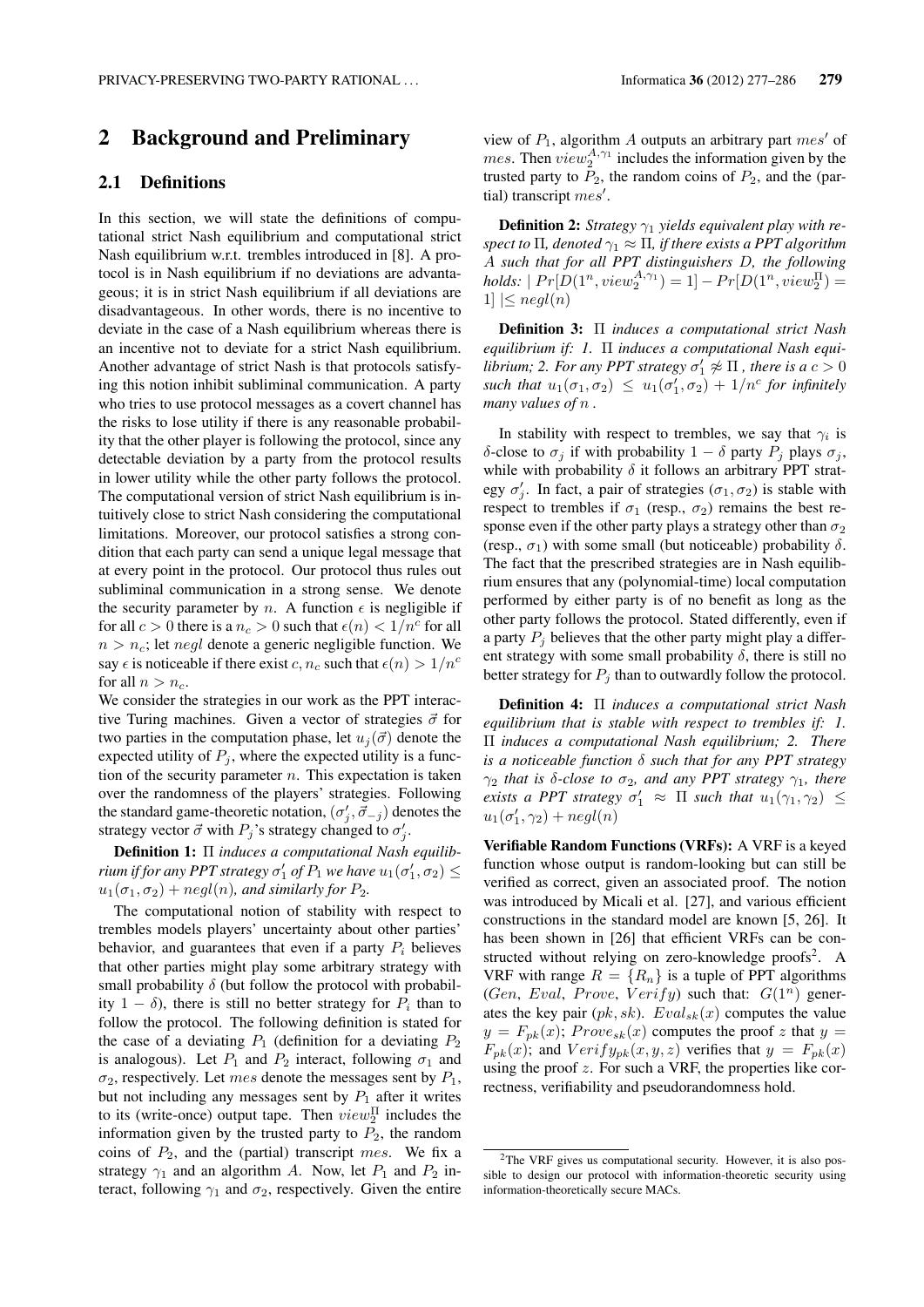## 3 Model

In a typical protocol, parties are viewed as either honest or semi-honest/malicious. To model rationality, we consider players' utilities. Here we assume that  $\mathcal{F} = \{f : X \times Y \to Y\}$ *Z}* is a functionality where *| X |*=*| Y |* and their domain is polynomial in size  $(poly(n))$ . Let  $D$  be the domain of output which is polynomial in size. The function returns a vector *I* that represents the set-intersection where  $I_t$  is set to one if item *t* is in the set-intersection. In other words, for all the data items of the parties (i.e., *X* and *Y* ), we will compute  $X \cap Y$ , and we get *I* as the output of the function. Clearly for calculating set-intersection, we need to calculate  $x_e \wedge y_e$  for each  $e$  where  $x_e \in X$  and  $y_e \in Y$ . Similarly, for set-union, we need to calculate  $x_e \vee y_e$  for all *e*. This can be rewritten as  $\neg(\neg x_e \land \neg y_e)$ . Computing the set-union is thus straight forward.

Given that *j* parties are active during the computation phase, let the outcome *o* of the computation phase be a vector of length *j* with  $o_j = 1$  iff the output of  $P_j$  is equal to the exact intersection (i.e.,  $P_j$  learns the correct output). Let  $\nu_j(o)$  be the utility of player  $P_j$  for the outcome *o*. Following [12], we make the following assumptions about the utility functions of the players:

- If  $o_j > o'_j$ , then  $\nu(o_j) > \nu(o'_j)$ 

- If  $o_j = o_j^j$  and  $\sum_j o_j < \sum_j o_j^j$ , then  $\nu(o_j) > \nu(o_j^j)$ 

In other words, player  $P_j$  first prefers outcomes in which he learns the output; otherwise,  $P_i$  prefers strategies in which the fewest number of other players learn the result (in our two-party case, the other player learns). From the point of view of  $P_j$ , we consider the following three cases of utilities for the outcome *o* where  $U^* > U > U'$ :

- If only  $P_j$  learns the output, then  $\nu_j(o) = U^*$ .

- If *P<sup>j</sup>* learns the output and the other player does also, then  $\nu_i(o) = U.$ 

- If  $P_j$  does not learn the output, then  $\nu_j(o) = U'$ .

So, we have the expected utility of a party who outputs a random guess for the output<sup>3</sup> (assuming other party aborts without any output, or with the wrong output) as follows:  $U_{rand} = \frac{1}{|\mathcal{D}|} \cdot U^* + \left(1 - \frac{1}{|\mathcal{D}|}\right) \cdot U'.$ 

Also, we assume that  $U > U_{rand}$ ; else players have almost no incentive to run the computation phase at all. We make no distinction between outputting the wrong secret and outputting a special 'don't know' symbol- both are considered as a failure to output the correct output.

To complete the protocol, we need to provide a way for parties to identify the real iteration. Some work [1, 10, 20] allows parties to identify the real iteration as soon as it occurs. This approach could be used in our protocol if we assume simultaneous channels. But, this approach is vulnerable to an obvious rushing strategy when simultaneous channels are not available. To avoid this, delaying the signal indicating whether a given iteration is real or fake until the following iteration has been used. In this case, until being sure of the occurence of real iteration, a party cannot risk aborting. Moreover, once a party learns that the real iteration occurred, the real iteration is over and all parties can compute the real output. Simultaneous channels are thus not needed in this process at the price of adding only a single round.

### 4 Rational Set-Intersection Protocol

### 4.1 An Overview of the Protocol

Let  $x$  denote the input of  $P_1$ , let  $y$  denote the input of *P*2, and let *f* denote the set-intersection function they are trying to compute. We follow the same high-level approach as in [1, 10, 12, 20, 21]. Our intersection computation protocol proceeds in a sequence of 'fake' iterations followed by a single 'real' iteration. As in [8, 11, 19], our protocol is composed of two stages, where the first stage can be viewed as a pre-processing stage and the second stage that computes the intersection takes place in a sequence of  $r = r(n)$  iterations. More specifically, in the pre-processing phase the trusted third party chooses *i*<sup>\*</sup> ∈ {1, . . . , *r*} uniformly at random and defines { $a_i$ } =  ${a_1, \ldots, a_r}$  and  ${b_i} = {b_1, \ldots, b_r}$  as follows: First, it choose  $a_1, \ldots, a_{i^*-1} \in \{0, 1\}$  and  $b_1, \ldots, b_{i^*-1} \in \{0, 1\}$ independently and uniformly at random. Then, it chooses  $c \in \{0, 1\}$  uniformly at random and lets  $a_{i^*} = \cdots = a_r =$  $b_{i^*} = \cdots = b_r = c$ . The trusted third party creates secret shares of the values  $\{a_1, \ldots, a_r\}$  and  $\{b_1, \ldots, b_r\}$  using a secure 2-out- of-2 secret sharing scheme, and these shares are given to the parties. For concreteness, we use the specific secret-sharing scheme that splits a bit *x* into  $(x^{(1)}; x^{(2)})$  by choosing  $x^{(1)}$ *in* $\{0, 1\}$  uniformly at random and letting  $x^{(2)} = x \oplus x^{(1)}$ . In every round  $i \in \{1, ..., r\}$ the parties exchange their shares for the current round, which enables  $P_1$  to reconstruct  $a_i$ , and  $P_2$  to reconstruct  $b_i$ as discussed in the Intersection Computation Phase below. Clearly, when both parties are honest, the parties produce the same output bit which is uniformly distributed.

Now, we talk about how to remove the trusted party. We eliminate the need for the trusted third party by relying on a potentially unfair sub-protocol that securely computes with abort the functionality *ShareGenr*, formally described in Figure 1. Such a protocol with a constant number of rounds can be constructed assuming the existence of oblivious transfer as in [23]. Briefly speaking, the stages have the following form:

#### Pre-processing stage:

- A value *i <sup>∗</sup> ∈ {*1*, . . . , r}* is chosen according to some geometric distribution  $0 < \alpha < 1$  where  $\alpha$  depends on the players' utilities (discussed later in Section 5). This represents the iteration, in which parties will learn the 'true output'.
- For *i < i<sup>∗</sup>* , *{ai}* = *{a*1*, . . . , ar}* (resp.,*{bi}* =  ${b_1, \ldots, b_r}$  are chosen according to some distribu-

<sup>&</sup>lt;sup>3</sup>We do not consider  $U''$ - the utility when neither party learns the output, since 'not learning the output' is not the target of a rational adversary in practice.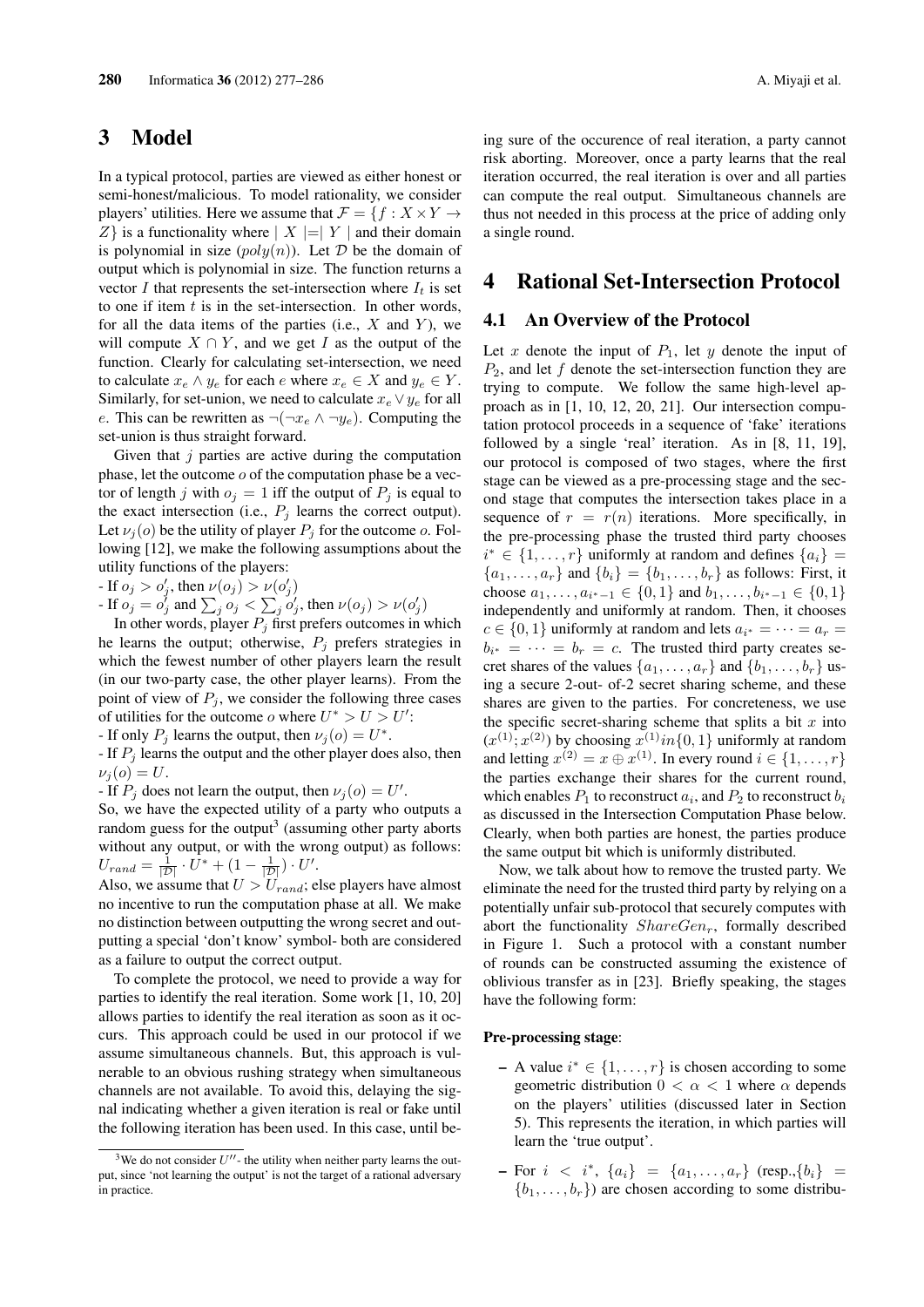tion that is independent of *y* (resp., *x*). For  $i \geq i^*$ ,  $a_i = b_i = f(x, y).$ 

- Each  $a_i$  is randomly divided into shares  $a_i^{(1)}$ ,  $a_i^{(2)}$  with  $a_i^{(1)} \oplus a_i^{(2)} = a_i$  (and similarly for each  $b_i$ ). The stage concludes with  $P_1$  being given  $a_1^{(1)}, b_1^{(1)}, \ldots, a_r^{(1)}, b_r^{(1)}$ , and  $P_2$  being given  $a_1^{(2)}, b_1^{(2)}, \ldots, a_r^{(2)}, b_r^{(2)}$  alongside the VRFs <sup>4</sup>  $(ShareGen<sub>r</sub>$  provides the parties with VRFs so that if a malicious party modifies the share it sends to the other party, then the other party will almost certainly detect this due to the property of VRFs. It will be treated as an abort if such manipulation is detected.).

After this stage, each party has a set of random shares that reveal nothing about the other party's input.

#### Intersection Computation Phase:

In each iteration *i*, for  $i = 1, \ldots, r$ , the parties do the following: First,  $P_2$  sends  $a_i^{(2)}$  to  $P_1$  who reconstructs  $a_i$ ; then  $P_1$  sends  $b_i^{(1)}$  to  $P_2$  who reconstructs  $b_i$ . (Parties also check the VRF but we omit this here.) If a party aborts in some iteration *i*, then the other party outputs the value reconstructed in the previous iteration. Otherwise, after reaching iteration *r* the parties output  $a_r$  and  $b_r$ , respectively. To compute the correct intersection, parties run a sequence of iterations until the real iteration is identified, and both parties output the result at that point. If some party fails to follow the protocol, the other party aborts. In fact, it is rational for  $P_i$  to follow the protocol as long as the expected gain of deviating is positive only if  $P_i$  aborts exactly in iteration *i ∗* ; and is outweighed by the expected loss if  $P_j$  aborts before iteration  $i^*$ . The intersection computation phase proceeds in a series of iterations, where each iteration consists of one message sent by each party. Since we want to avoid simultaneous communication, we simply require  $P_2$  to communicate first in each iteration.

When *X* and *Y* (the domains of *f*) are polynomial size, we follow [11, 19] and set  $a_i = f(x, \hat{y})$  for  $\hat{y}$  chosen uniformly from *Y*, and set  $b_i = f(\hat{x}, y)$  for  $\hat{x}$  chosen uniformly (and independently) from *X*. Note that *a<sup>i</sup>* (resp.,  $b_i$ ) is independent of *y* (resp., *x*), as desired.

### 4.2 Protocol Construction

As described above, our protocol Π consists of two stages. Let *p* be an arbitrary polynomial, and set  $r = p \cdot |Y|$ . We implement the first stage of Π using a sub-protocol *π* for computing a randomized functionality *ShareGen<sup>r</sup>* (parameterized by a polynomial  $r$ ) defined in Figure 1. This functionality returns shares to each party, alongside *r*-time VRF (*Gen, Eval, Prove, V erify*). In the second stage of Π, the parties exchange these shares in a sequence of *r* iterations as described in Figure 2. The protocol returns *I* at the end of the operations on all the data items.

## 5 Protocol Analysis

Here we will give some intuition as to why the reconstruction phase of  $\Pi$  is a computational Nash equilibrium for an appropriate choice of  $\alpha$ . Let us assume that  $P_2$  follows the protocol, and  $P_1$  deviates from the protocol. (It is easier to analyze the deviations by  $P_2$  since  $P_2$  starts in every iteration.) As soon as it receives  $z_2^{(i)} = signal1$ ,  $P_1$  can abort in iteration  $i = i^* + 1$ , or it can abort in some iteration  $i < i^* + 1$ . While aborting in  $i = i^* + 1$ ,  $P_1$  'knows' that it learned the correct output in the preceding iteration (iteration *i ∗* ) and can thus output the correct result; however,  $P_2$  will output the correct result as well since it sent the  $z_2^{(i)} = signal1$  value to  $P_1$ . So  $P_1$  does not increase its utility beyond what it would achieve by following the protocol. In the second case, when  $P_1$  aborts in some iteration  $i < i^* + 1$ , the best strategy  $P_1$  can adopt is to output  $a_1^{(i)}$ hoping that  $i = i^*$ . Thus, following this strategy, the expected utility that *P*<sup>1</sup> obtains can be calculated as follows:

- $-P_1$  aborts exactly in iteration  $i = i^*$ . In this case, the utility that  $P_1$  gets is at most  $U^*$ .
- When *i < i<sup>∗</sup>* , *P*<sup>1</sup> has 'no information' about correct  $a_r$  and so the best it can do is guess. In this case, the expected utility of  $P_1$  is at most  $U_{rand}$ .

Considering the above,  $P_1$ 's expected utility of following this strategy is at most:

$$
\alpha \times U^* + (1 - \alpha) \times U_{rand}
$$

Now, it is possible to set the value of  $\alpha$  such that the expected utility of this strategy is strictly less than *U*, since  $U_{rand} < U$  by assumption. In such a case,  $P_1$  has no incentive to deviate. Since there is always a unique valid message a party can send and anything else is treated as an abort, it follows that the protocol Π induces a strict computational Nash equilibrium which is stable with respect to trembles. The proofs of the propositions below mostly follow those in [8].

Proposition 1: *The protocol* Π *induces a computational Nash equilibrium given that*  $0 < \alpha < 1$ ,  $U > \alpha \times U^*$  +  $(1 - \alpha) \times U_{rand}$ *, and the pseudorandomness of VRFs. Proof:* We first show that Π is a valid set-intersection protocol. Computational secrecy follows from the proof, below, that the intersection computation is a computational Nash equilibrium. Because if secrecy did not hold then computing the output locally and not participating in the intersection computation phase at all would be a profitable deviation. We next focus on correctness. Assuming both parties run the protocol honestly, the correct output is computed unless:

<sup>&</sup>lt;sup>4</sup>It is the parties' own interest that they input the correct values for *ShareGenr*. Otherwise, they will receive incorrect shares that will give them no chance to compute the correct intersection result, which will only enable them of having smaller incentives.

 $i^* \geq 2^n - 1$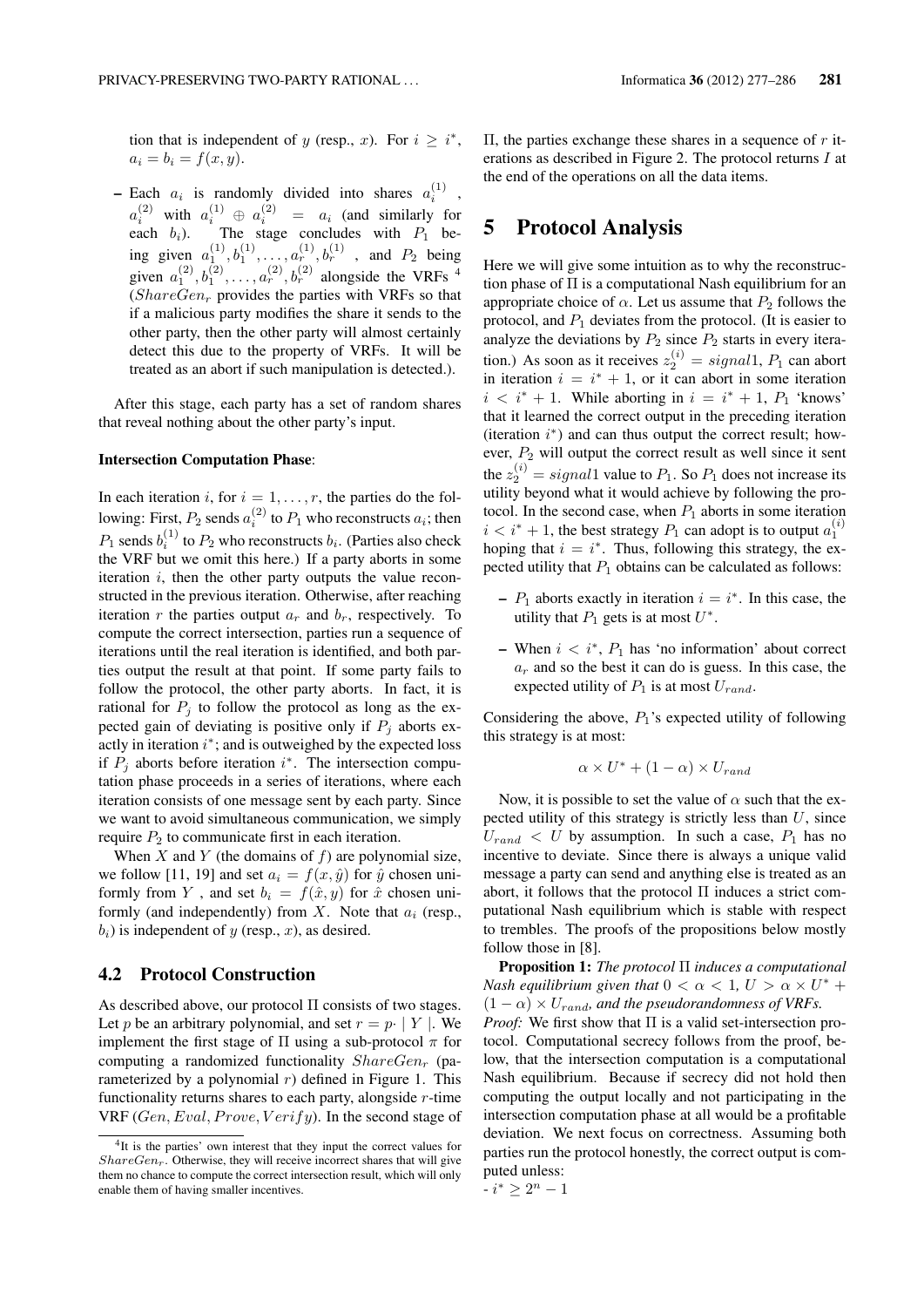Input: Let the inputs to  $ShareGen_r$  be  $x \in X_r$  and  $y \in Y_r$ . (If one of the received inputs is not in the correct domain, a default input is substituted.)

———————————————————————————————————————–

 $\mathcal{L}=\{1,2,3,4\}$  , we can consider the constant of  $\mathcal{L}=\{1,2,3,4\}$ 

#### Computation:

- Define values  $a_1, \ldots, a_r$  and  $b_1, \ldots, b_r$  in the following way:
	- Choose *i ∗* according to some geometric distribution *α*
	- For *i < i<sup>∗</sup>* do,
	- $\hat{y} \leftarrow Y_r$  and set  $a_i = f_r(x, \hat{y})$
	- Choose  $\hat{x} \leftarrow X_r$  and set  $b_i = f_r(\hat{x}, y)$
	- $-$  For  $i = i^*$ , set  $a_i = b_i = q = f_r(x, y)$ .
	- For *i > i<sup>∗</sup>* , set *a<sup>i</sup>* = *b<sup>i</sup>* = *NULL*
- $\blacksquare$  For all iteration *i*, choose  $(a_i^{(1)}, a_i^{(2)})$  and  $(b_i^{(1)}, b_i^{(2)})$  as random secret shares of  $a_i$  and  $b_i$ , respectively.  $(a_i \cdot a_i^{(1)} \oplus a_i^{(2)} = a_i, b_i^{(1)} \oplus b_i^{(2)} = b_i)$
- $-$  Let  $\mathcal{D} = \{0, 1\}^l$  be the domain of the output. *let (Gen, Eval, Prove, V erify)* and  $(Gen',Eval', Prove', Verify')$  be VRFs with range  $\{0,1\}$ <sup>l</sup> and  $\{0,1\}$ <sup>n</sup>, respectively. Compute  $(pk_1, sk_1), (pk_2, sk_2) \leftarrow Gen(1^n)$  and  $(pk'_1, sk'_1), (pk'_2, sk'_2) \leftarrow Gen'(1^n)$ . For all i, compute  $share1_i =$  $Eval_{sk_2}(i||b_i^{(1)})$  and  $share2_i =Eval_{sk_1}(i||a_i^{(1)})$ . Also compute  $signal1 =Eval'_{sk'_2}(i^* + 1)$  and  $signal2 = Eval'_{sk'_1}(i^* + 1)$

Output:

- Send to  $P_1$  the values  $(sk_1, sk'_1, pk_2, pk'_2, a_1^{(1)}, \ldots, a_r^{(1)}, (b_1^{(1)}, shared_1), \ldots, (b_r^{(1)}, shared_r), signal1).$
- Send to  $P_2$  the values  $(sk_2, sk'_2, pk_1, pk'_1, b_1^{(1)}, \ldots, b_r^{(1)}, (a_1^{(1)}, share2_1), \ldots, (a_r^{(1)}, share2_r), signal2).$

Figure 1: Functionality *ShareGen<sup>r</sup>*

 $-$  For some  $i < i^* + 1$ , either  $signal1 = Eval'_{sk'_2}(i)$  or  $signal2 = Eval'_{sk'_1}(i)$ 

The first event occurs with negligible probability. Pseudorandomness of the VRF, along with the fact that  $i^* \leq n$ with all but negligible probability, easily imply that the latter two events happen with only negligible probability as well. We next show that Π induces a computational Nash equilibrium. Assume  $P_2$  follows the strategy  $\sigma_2$  prescribed by the protocol, and let  $\sigma'_{1}$  denote any PPT strategy followed by  $P_1$ . (The other case, where  $P_1$  follows the protocol and we look at deviations by  $P_2$ , follows similarly with an even simpler approach.) In a given execution of the reconstruction phase, let *i* denote the iteration in which  $P_1$ aborts (where an incorrect message is viewed as an abort); if  $P_1$  never aborts then set  $i = 1$ . Let *early* be the event that  $i < i^*$ ; let *exact* be the event that  $i = i^*$ ; and let *late* be the event that *i > i<sup>∗</sup>* . Let *correct* be the event that  $P_1$  outputs the correct output. We will consider the probabilities of these events in two experiments: the experiment defined by running the actual intersection computation scheme, and a second experiment where  $P_1$  is given *share*1, *signal*1 chosen uniformly at random from the appropriate ranges. We denote the probabilities in the first experiment by  $Pr_{real}[\cdot]$ , and the probabilities in the second experiment by  $Pr_{ideal}[\cdot]$ . We have the following equation using the fact (as discussed above) that whenever late occurs  $P_2$  outputs the correct result. Since when both parties follow the protocol  $P_1$  gets utility  $U$ , we need to show that there exists a negligible function  $\epsilon$  such that  $u_1(\sigma'_1, \sigma_2) \leq U + \epsilon(n)$ :

 $u_1(\sigma'_1, \sigma_2) \le U^* \times Pr_{real}[exact] + U^* \times Pr_{real}[correct \wedge$  $\frac{1}{2}$  *(early*) + *U*  $\times$  *Pr*<sub>real</sub>[*late*] Now we have the following claim that follows from the pseudorandomness of the VRFs:

*Claim 1*: There exists a negligible function  $\epsilon$  such that

$$
|Pr_{real}[exact] - Pr_{ideal}[exact] | \leq \epsilon(n)
$$
  
\n
$$
|Pr_{real}[late] - Pr_{ideal}[late] | \leq \epsilon(n)
$$
  
\n
$$
|Pr_{real}[correct \wedge early] - Pr_{ideal}[correct \wedge early] | \leq \epsilon(n)
$$
  
\n
$$
|Pr_{real}[correct \wedge early] - Pr_{ideal}[correct \wedge early] | \leq \epsilon(n)
$$

Now, we have  $U_{ideal} = U^* \cdot Pr_{ideal}[exact] + U^* \cdot$  $Pr_{ideal}[correct \land early] + U' \cdot Pr_{ideal}[correct \land early] + \$  $U \cdot Pr_{ideal}[late]$ 

From Claim 1 we get that  $| u_1(\sigma'_1, \sigma_2) - U_{ideal} | \leq \epsilon(n)$ for some negligible  $\epsilon$ . We bound  $U_{ideal}$  as follows: Let  $abort = exact \vee early$ , so that *abort* is the event that  $P_1$ aborts before iteration  $i^* + 1$ . We have  $Pr_{ideal}[exact]$  $abort$  =  $\alpha$  and  $Pr_{ideal}$  [*correct* | *early*] = 1/*D*. It is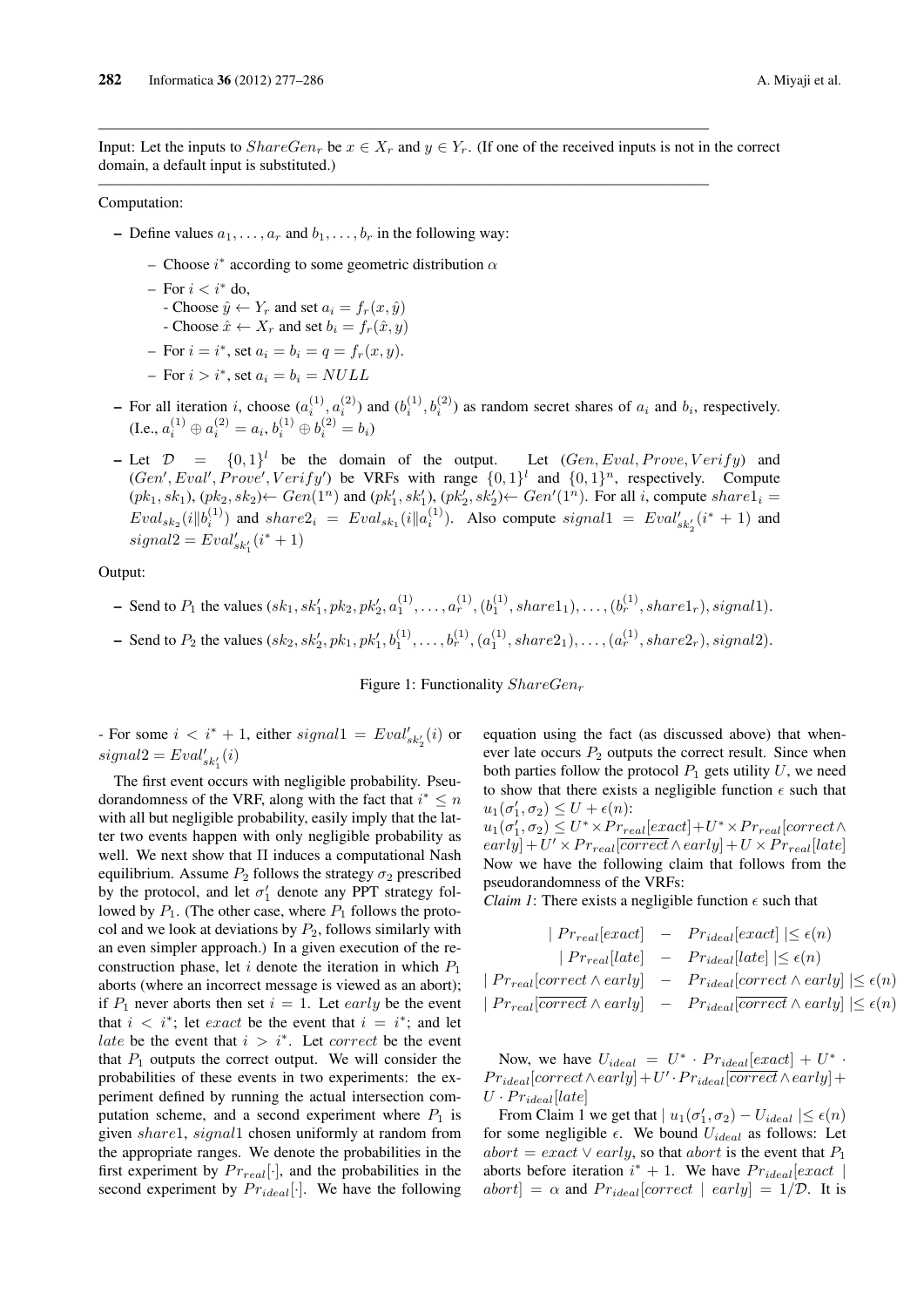Input: Party  $P_1$  has input  $x$  and party  $P_2$  has input  $y$ .

#### Computation:

- Preliminary phase:
	- 1. *P*<sub>1</sub> chooses  $\hat{y}$  ∈ *Y<sub>r</sub>* uniformly at random, and sets  $a_0 = f_r(x, \hat{y})$ . Similarly, *P*<sub>2</sub> chooses  $\hat{x}$  ∈ *X<sub>r</sub>* uniformly at random, and sets  $b_0 = f_r(\hat{x}, y)$ .
	- 2. Parties  $P_1$  and  $P_2$  run a protocol  $\pi$  to compute  $ShareGen_r$ , using their inputs  $x$  and  $y$ .

——————————————————————————————————–

——————————————————————————————————–

- 3. If  $P_2$  receives  $⊥$  from the above computation, it outputs  $b_0$  and halts. Otherwise, the parties proceed to the next step.
- 4. Denote the output of  $P_1$  from  $\pi$  by  $(sk_1, sk'_1, pk_2, pk'_2, a_1^{(1)}, \ldots, a_r^{(1)}, (b_1^{(1)}, share1_1), \ldots, (b_r^{(1)}, b_r^{(1)}, b_r^{(1)}, b_r^{(1)}, b_r^{(1)}, b_r^{(1)}, b_r^{(1)}, b_r^{(1)}, b_r^{(1)}, b_r^{(1)}, b_r^{(1)}, b_r^{(1)}, b_r^{(1)}, b_r^{(1)}, b_r^{(1)}, b_r^{(1)}, b_r^{(1)}, b_r^{(1)}, b_r^{(1)}, b_r^{(1)}, b_r^{(1)},$  $shared<sub>r</sub>$ *), signal*<sub>1</sub>*).*

5. Denote the output of  $P_2$  from  $\pi$  by  $(sk_2, sk'_2, pk_1, pk'_1, b_1^{(1)}, \ldots, b_r^{(1)}, (a_1^{(1)}, share2_1), \ldots, (a_r^{(1)},$  $share2<sub>r</sub>$ *), signal*2*).* 

– Intersection Computation Phase

For all *i* do:

 $P_2$  sends message to  $P_1$ :

1.  $P_2$  computes  $y_2^{(i)} = Prove_{sk_2}(i||a_i^{(2)}), z_2^{(i)} = Eval'_{sk'_2}(i), \bar{z}_2^{(i)} = Prove'_{sk'_2}(i)$ . It sends  $(a_i^{(2)}, share2_i, y_2^{(i)}, z_2^{(i)}, \bar{z}_2^{(i)})$  to  $P_1.$ 

2. If *P*<sub>2</sub> does not send anything to *P*<sub>1</sub>, then *P*<sub>1</sub> outputs *a*<sub>*i*</sub>-1 and halts. *P*<sub>2</sub> sends  $(a_i^{(2)}, share 2_i, y_2^{(i)}, z_2^{(i)}, \bar{z}_2^{(i)})$  to  $P_1$ . If  $Verify_{pk_2}(i||a_i^{(2)}, share 2_i, y_2^{(i)}) = 0$  or  $Verify'_{pk'_2}(i, z_2^{(i)}, \bar{z}_2^{(i)}) = 0$ , then  $P_1$  outputs  $a_{i-1}$  and halts. If  $signal1 \neq z_2^{(i)}$  then  $P_1$  outputs  $a_{i-1}$ , sends its iteration-*i* message to  $P_2$ , and halts.

3. If  $Verify_{pk_2}(i||a_i^{(2)}, share2_i, y_2^{(i)}) = 1$  and  $a_i^{(1)} \oplus a_i^{(2)} \neq NULL$  (i.e.,  $x = x_i$ ), then  $P_1$  sets  $a_i = a_i^{(1)} \oplus a_i^{(2)}$ , and continues running the protocol.

*P*<sup>1</sup> sends message to *P*2:

1.  $P_1$  computes  $y_1^{(i)} = Prove_{sk_1}(i||b_i^{(1)}), z_1^{(i)} = Eval'_{sk'_1}(i), \bar{z}_1^{(i)} = Prove'_{sk'_1}$ (*i*). It sends  $(b_i^{(1)}, share1_i, y_1^{(i)}, z_1^{(i)}, \bar{z}_1^{(i)})$  to  $P_2.$ 

2. If  $P_1$  does not send anything, then  $P_2$  outputs  $b_{i-1}$  and halts.  $P_1$  sends  $(b_i^{(1)}, share1_i, y_1^{(i)}, z_1^{(i)}, \overline{z}_1^{(i)})$ to  $P_2$ . If  $Verify_{pk_1}(i||b_i^{(1)}, share1_i, y_1^{(i)}) = 0$  or  $Verify'_{pk'_1}(i, z_1^{(i)}, \bar{z}_1^{(i)}) = 0$ , then  $P_2$  outputs  $b_{i-1}$  and halts. If  $signal2 \neq z_1^{(i)}$  then  $P_2$  outputs  $b_{i-1}$ , sends its iteration-*i* message to  $P_1$ , and halts.

3. If  $Verify_{pk_1}(i||b_i^{(1)}, share1_i, y_1^{(i)}) = 1$  and  $b_i^{(1)} \oplus b_i^{(2)} \neq NULL$  (i.e.,  $y = y_i$ ), then  $P_2$  sets  $b_i = b_i^{(1)} \oplus b_i^{(2)}$ , and continues running the protocol.

Output: If all *r* iterations have been run, party  $P_1$  outputs  $a_r$  and party  $P_2$  outputs  $b_r$ .

Figure 2: Protocol for computing the functionality for set-intersection

easy to find that  $U_{ideal} = U + (\alpha \cdot U^* + (1 - \alpha) \cdot U_{rand} - \alpha)$  $U$ )*·Pr*<sub>*ideal*</sub>[*abort*]  $\leq U$  given that  $\alpha \cdot U^* + (1-\alpha) \cdot U_{rand}$  $U < 0$ . This shows that  $\Pi$  induces a computational Nash equilibrium.

**Proposition 2:** *If*  $0 < \alpha < 1$ ,  $U > \alpha \times U^* + (1 - \alpha)^{-1}$  $\alpha$ )  $\times$   $U_{rand}$ *, VRFs are pseudorandom, and there is always a unique valid message each party can send, then the protocol* Π *induces a computational strict Nash equilibrium.*

*Proof:* The analysis of Proposition 1 and the fact that there is always a unique valid message each party can send show us that  $\Pi$  induces a computational strict Nash equilibrium. In other words, say  $P_1$  plays a strategy  $\sigma'_1$  with  $\sigma'_{1} \not\approx \Pi$ . This implies that  $Pr_{real}[abort] \geq 1/poly(n)$ for infinitely many values of *n*. Claim 1 then shows that  $Pr_{ideal}[abort] \geq 1/poly(n)$  for infinitely many values of

*n*, and so  $U - U_{ideal} \ge 1/poly(n)$ . Since  $| u_1(\sigma'_1, \sigma_2) -$ *U*<sub>ideal</sub> | is negligible, we conclude that  $U - u_1(\sigma'_1, \sigma_2) \geq$ 1*/poly*(*n*) for infinitely many values of *n*.

Proposition 3: *The protocol* Π *is stable with respect to trembles given that* 0 *< α <* 1 *and*  $U > \alpha \times U^* + (1 - \alpha) \times U_{rand}.$ 

*Proof:* Let  $\delta$  be a parameter. Let  $\rho_2$  be any PPT strategy that is  $\delta$ -close to  $\sigma_2$ , and let  $\rho_1$  be an arbitrary PPT strategy for  $P_1$ . There exists a PPT strategy  $\sigma'_1$  satisfying Definition 3. Let strategy  $\sigma'_1$  be defined as follows:

- 1. Run  $\rho_1$  on the output of *ShareGen<sub>r</sub>*. Set *aborted* = 0. 2. In each iteration i:
	- Receive the iteration-*i* message  $m_i$  from  $P_2$ . If  $P_2$ aborts, then set *.*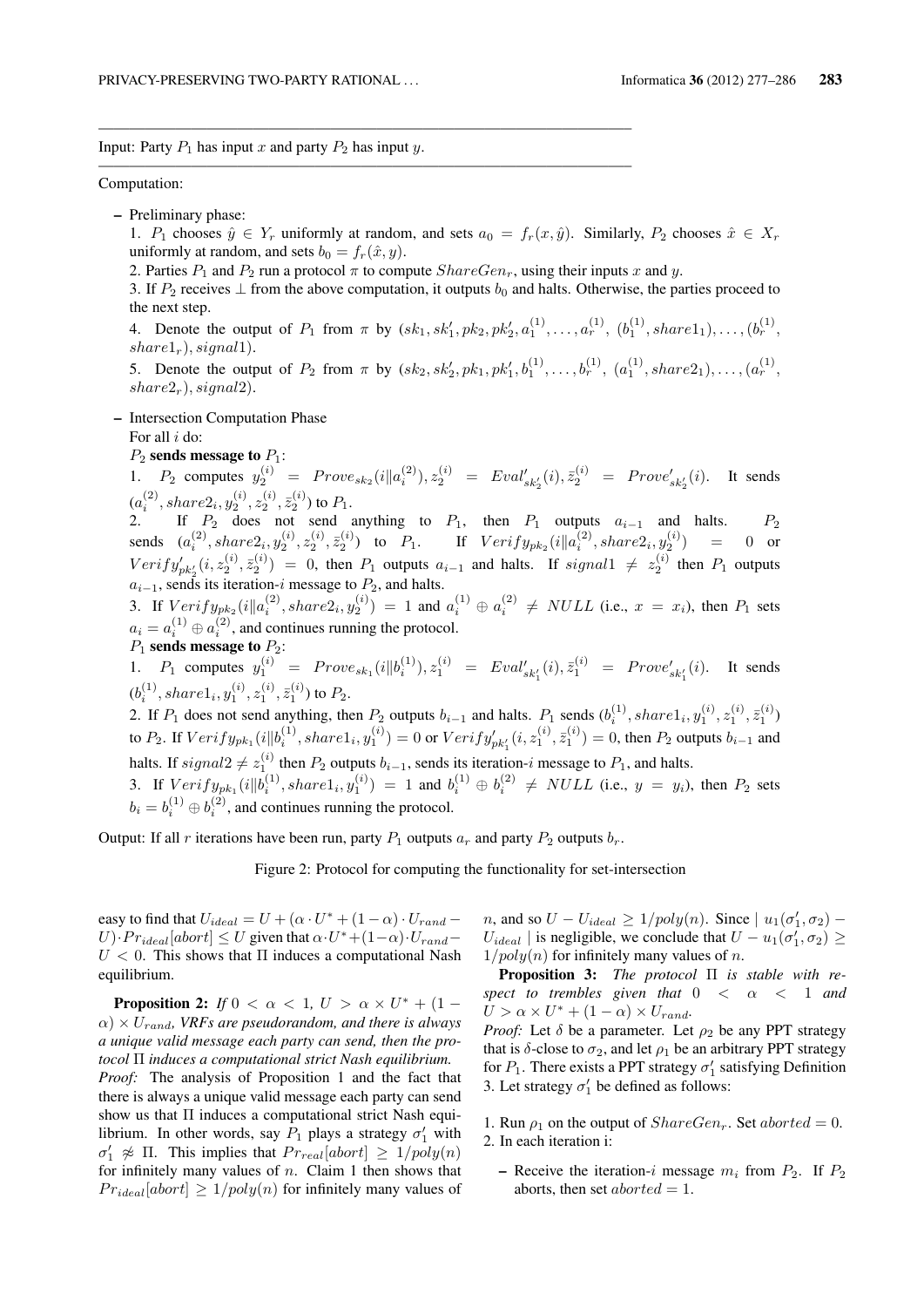- $\sim$  Give  $m_i$  to  $\rho_1$  and get message  $m'_i$  as response.
- $-$  If *aborted* = 1 then forward  $m'_i$  to  $P_2$ ; otherwise, compute the response (e.g., the protocol transcripts) as prescribed by  $\Pi$  and send that to  $P_2$  instead.

3. If  $aborted = 0$  determine the output according to  $\Pi$ ; otherwise, output whatever  $\rho_1$  outputs.

When  $\sigma'_{1}$  interacts with  $\sigma_{2}$ , then *aborted* is never set to 1; thus,  $\sigma'_{1}$  yields equivalent play w.r.t  $\Pi$ , and  $u_{1}(\sigma'_{1}, \sigma_{2}) =$  $u_1(\rho_1, \rho) = U$ . It remains to show  $u_1(\rho_1, \rho_2) \leq$  $u_1(\sigma'_1, \rho_2) + negl(n)$ . Let  $\hat{\rho}_2$  is run only with probability  $\delta$  by  $\rho_2$ . During a session where  $P_1$  follows strategy  $\rho_1$ , let *abort* denote the event that  $\rho_1$  aborts before  $P_2$  aborts, and let  $pr_{abort}(a)$  be the probability of *abort* when  $P_2$  follows strategy *a*. We now state two claims. The first one says that the only advantage to  $P_1$  of playing  $\rho_1$  rather than  $\sigma'_{1}$  because of  $\sigma_{1}$  aborting first.

*Claim 2:*  $u_1(\rho_1, \hat{\rho}_2) - u_1(\sigma'_1, \hat{\rho}_2) \leq pr_{abort}(\hat{\rho}_2) \cdot (U^* -$ *U ′* )

The following claim shows that *abort* occurs at least as often when  $\rho_1$  interacts with  $\sigma_2$  as when  $\rho_1$  interacts with  $\hat{\rho}_2$ .

 $Claim 3: pr<sub>abort</sub>(σ<sub>2</sub>) \geq pr<sub>abort</sub>(ρ<sub>2</sub>)$ 

We omit the proofs of the above since they are analogous to those in [8].

Now, let  $\tilde{U} = \alpha \times U^* + (1 - \alpha) \times U_{rand}$ , and we have  $U < U$  by assumption. Using  $U_{ideal} \leq U$ , *Claim 1*, *Claim* 2,and *Claim 3* we get that  $u_1(\rho_1, \rho_2) - u_1(\sigma'_1, \rho_2) \leq (1 - \frac{1}{\sigma'_1})$  $\delta$ ) ×  $(\tilde{U} - U)$  ×  $pr_{abort}(\hat{\rho}_2) + \delta$  ×  $(U^* - U')$  ×  $pr_{abort}(\hat{\rho}_2)$  +  $negl(n)$ . Since  $\hat{U} - U$  is strictly negative, there exists  $\delta >$ 0 for which the above expression is negligible for *n* large enough. This completes the proof sketch.

According to the above propositions and their proofs, we give the theorem as follows:

**Theorem 1:** *If*  $0 < \alpha < 1$ ,  $U > \alpha \times U^* + (1 \alpha$ )  $\times$  *U<sub>rand</sub>*, and VRFs are pseudorandom, then  $\Pi$  *induces a computational strict Nash equilibrium that is stable with respect to trembles.*

## 6 Performance Comparison

For a single data item, the protocol in covert model [28] requires only a constant number of rounds, single oblivious transfer to the number of input items, and requires  $n|C|$ number of communication bits where *n* is the security parameter and  $|C|$  is the size of the circuit being computed. Whereas the protocol in malicious model [17] requires *d* number of rounds (*d* is the depth of *C*), more communication bits (dependent on the number of parties), and expensive computation like ZK proof which is linear to the number of data items. Both the covert and malicious models rely on homomorphic operations. On the other hand, in our rational model, we do not need any ZK proof or homomorphic encryption computation. As discussed earlier, use of ZK proof and homomorphic encryption leads to inefficiency in practical world and we want to avoid using the expensive tool like ZK proofs. As for the other parameters in rational model, the share size is  $|t| + O(n)$ , where *t* is the size of data items and *n* is the security parameter. The round complexity of the protocol for each item is  $O(\alpha^{-1})$ , where  $\alpha$  is the geometric distribution used to pick up the value of *i ∗* (typically, we will need only two rounds for each items in our protocol). In our construction, we have showed the use of VRFs, which is also an expensive tool. However, it is possible to design our protocol with information-theoretic security using informationtheoretically secure MACs. It is also possible to replace VRFs with TDPs, since the properties of VRF that we require for our constructions are also available with TDPs. Using TDPs would give us much more efficient protocol as compared to using VRFs. Construction using TDP is straightforward and we omit the details here. Clearly, the rational model requires much lighter computation than the protocol designed in malicious model and performs even better than the covert model in terms of computational overhead given that MAC or TDP is used instead of VRF.

# 7 Conclusion

In this paper, we have proposed a privacy-preserving setintersection protocol in two-party settings from the gametheoretic perspective. We have used VRFs as the underlying cryptographic primitive. We also suggest replacing VRFs with information-theoretic secure MACs or TDPs, which are simple and efficient. Our protocol satisfies strong equilibrium notions like computational versions of strict Nash equilibrium and stability with respect to trembles.

### **References**

- [1] Abraham, I., Dolev, D., Gonen, R., and Halpern, J.: Distributed Computing Meets Game Theory: Robust Mechanisms for Rational Secret Sharing and Multiparty Computation. In 25th ACM Symposium Annual on Principles of Distributed Computing, pp. 53-62, 2006.
- [2] Agrawal, R. and Terzi, E.: On Honesty in Sovereign Information Sharing. In the 10th International Conference on Extending Database Technology-EDBT'06, pp. 240-256 2006.
- [3] Aumann, Y. and Lindell, Y.: Security Against Covert Adversaries: Efficient Protocols for Realistic Adversaries, In Theory of Cryptography- TCC'07, pp. 137- 156, 2007.
- [4] Cramer, R., Damgard, I., and Nielsen, J.B.: Multiparty Computation from Threshold Homomorphic Encryption. In Advances in Cryptology- EURO-CRYPT'01, pp. 280-299, 2001.
- [5] Dodis, Y.: Efficient Construction of (distributed) Verifiable Random Functions. In 6th International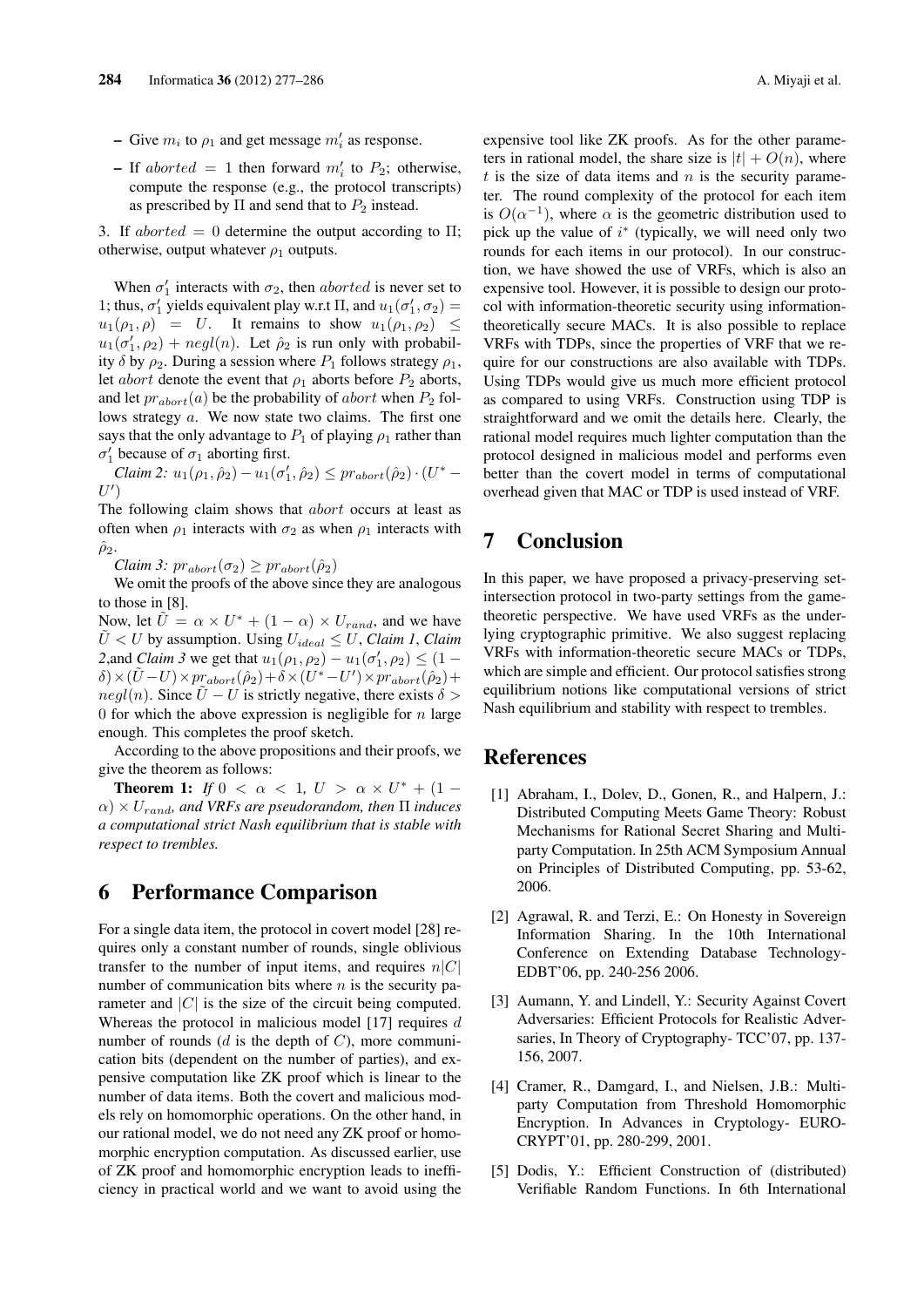Workshop on Theory and Practice in Public Key Cryptography- PKC'03, pp. 1-17, 2003.

- [6] Dodis, Y. and Rabin, T.: Cryptography and Game Theory. In N. Nisan, T. Roughgarden, E. Tardos, and V. Vazirani, editors, Algorithmic Game Theory, pp. 181-207, Cambridge University Press, 2007.
- [7] Emura, K., Miyaji, A., and Rahman, M.S.: Efficient Privacy-Preserving Data Mining in Malicious Model. In The 6th International Conference on Advanced Data Mining and Applications, ADMA'10. pp. 370- 382, 2010.
- [8] Fuchsbauer, G., Katz, J., and Naccache, D.: Efficient Rational Secret Sharing in Standard Communication Networks. In Theory of Cryptography- TCC'10, pp. 419-436, 2010.
- [9] Goldreich, O.: Foundations of cryptography: Basic applications. Cambridge Univ. Press, Cambridge, 2004.
- [10] Gordon, S.D., Katz, J.: Rational Secret Sharing, Revisited. In 5th International Conference on Security and Cryptography for Networks- SCN'06, pp. 229- 241, 2006.
- [11] Gordon, S.D., Hazay, C., Katz, J., Lindell, Y.: Complete Fairness in Secure Two-party Computation. In 40th Annual ACM Symposium on Theory of Computing- STOC'08, pp. 413-422, 2008.
- [12] Halpern, J. and Teague, V.: Rational Secret Sharing and Multi-party Computation: Extended abstract. In 36th Annual ACM Symposium on Theory of Computing- STOC'04, pp. 623-632, 2004.
- [13] Izmalkov, S., Micali, S., and Lepinski, M.: Rational Secure Computation and Ideal Mechanism Design. In 46th Annual Symposium on Foundations of Computer Science- FOCS'05, pp. 585-595, 2005.
- [14] Jagannathan, G. and Wright, R.N.: Privacypreserving Distributed k-means Clustering over Arbitrarily Partitioned Data. In ACM SIGKDD International Conference on Knowledge Discovery and Data Mining- KDD'05, pp. 593-599, 2005.
- [15] Jiang, W., Clifton, C. and Kantarcioglu, M.: Transforming Semi-Honest Protocols to Ensure Accountability. In Data and Knowledge Engineering (DKE), 65(1), pp. 57-74, 2008.
- [16] Kantarcioglu, M. and Clifton, C.: Privately Computing a Distributed k-nn Classifier. In 7th European Conference on Principles and Practice of Knowledge Discovery in Databases- PKDD'04, pp. 279- 290, 2004.
- [17] Kantarcioglu, M., and Kardes, O.: Privacy-preserving Data Mining in the Malicious model. In International Journal of Information and Computer Security, Vol. 2, No. 4, pp. 353-375, 2008.
- [18] Katz, J.: Bridging Game Theory and Cryptography: Recent Results and Future Directions. In Theory of Cryptography- TCC'08. pp. 251-272, 2008.
- [19] Katz, J.: On Achieving the Best of Both Worlds in Secure Multi-party Computation. In 39th Annual ACM Symposium on Theory of Computing- STOC'07, pp. 11-20, 2007.
- [20] Kol, G. and Naor, M.: Cryptography and Game Theory: Designing Protocols for Exchanging Information. In Theory of Cryptography- TCC'08, pp. 320- 339, 2008.
- [21] Kol, G. and Naor, M.: Games for Exchanging Information. In 40th Annual ACM Symposium on Theory of Computing- STOC'08, pp. 423-432, 2008.
- [22] Lin, X., Clifton, C. and Zhu, M.: Privacy-preserving Clustering with Distributed EM Mixture Modeling. In Knowledge and Information Systems, July, Vol. 8, No. 1, pp. 68-81, 2005.
- [23] Lindell, Y: Parallel coin-tossing and constant-round secure two-party computation. Journal of Cryptology, 16(3):143-184, 2003.
- [24] Lindell, Y. and Pinkas, B.: Privacy-preserving Data Mining. In Advances in Cryptology- CRYPTO'00, pp. 36-54, 2000.
- [25] Liu, J., Lu, Y.H., and Koh, C.K.: Performance Analysis of Arithmetic Operations in Homomorphic Encryption. In ECE Technical Reports, Purdue University, 2010.
- [26] Lysyanskaya, A.: Unique Signatures and Verifiable Random Functions from the DH-DDH Separation. In Advances in Cryptology- CRYPTO'02, pp. 597-612, 2002.
- [27] Micali, S., Rabin, M. O., and Vadhan, S. P.: Verifiable Random Functions. In 40th Annual Symposium on Foundations of Computer Science- FOCS'99, pp. 120-130, 1999.
- [28] Miyaji, A., and Rahman, M.S.: Privacy-preserving Data Mining in Presence of Covert Adversaries. In The 6th International Conference on Advanced Data Mining and Applications, ADMA'10. pp. 429-440, 2010.
- [29] Miyaji, A., and Rahman, M.S.: Privacy-Preserving Data Mining: A Game-Theoretic Approach. In The 25th Annual WG 11.3 Conference on Data and Applications Security and Privacy, DBSec'11. pp. 186-200, 2011.